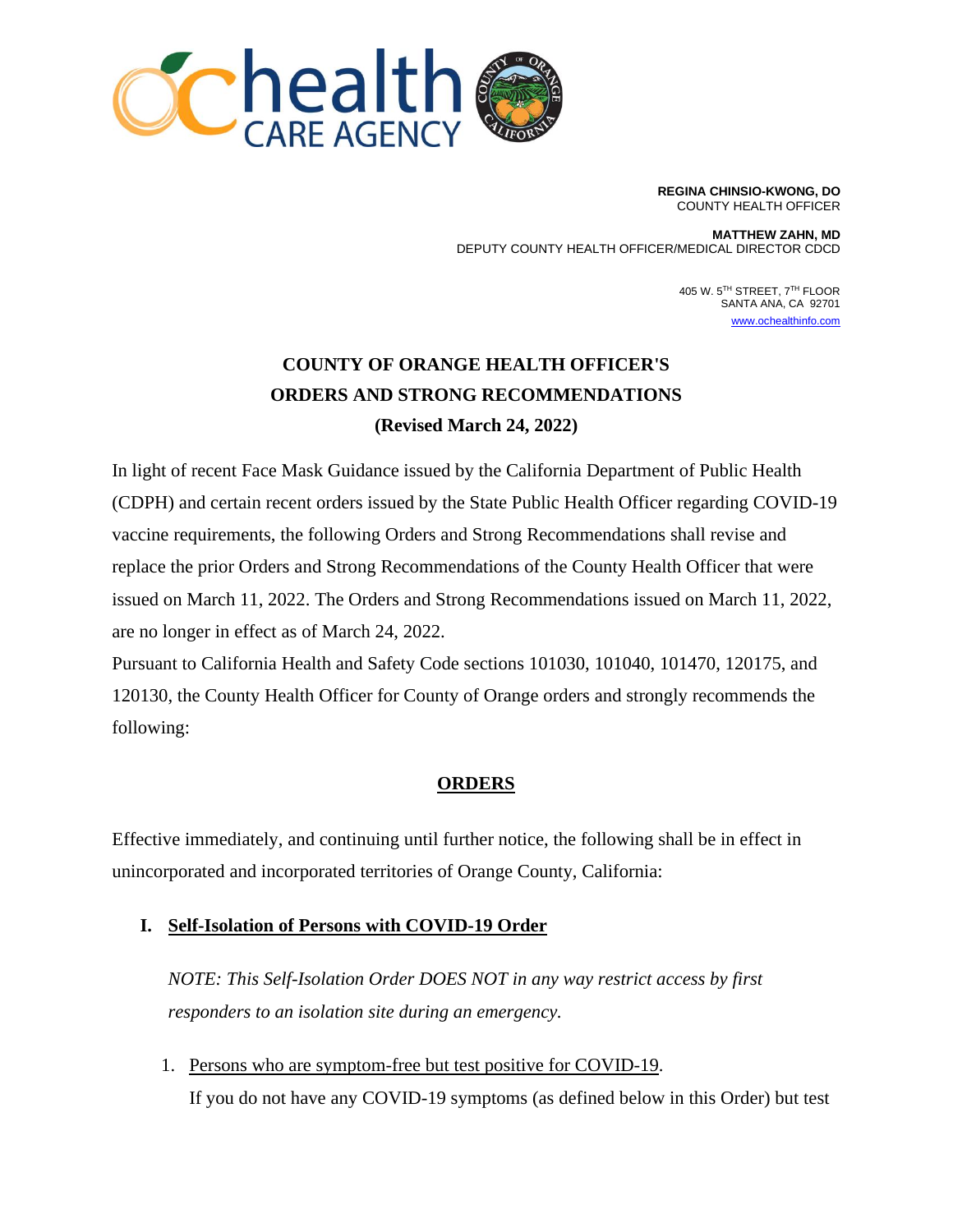positive for COVID-19, you shall immediately isolate yourself in your home or another suitable place for at least 5 days from the date you test positive and may end your self-isolation after day 5:

- If you continue not having any COVID-19 symptoms and a diagnostic specimen collected on day 5 or later tests negative.
	- o While an antigen test, nucleic acid amplification test (NAAT), or LAMP test are acceptable, use of an antigen test is recommended. Use of Over-the-Counter tests are also acceptable to end isolation.

### Exceptions.

- 1) If you are unable or choose not to test on day 5 or after, or if you test positive after day 5, you shall continue your self-isolation through day 10 from the date of your initial positive test and may end your self-isolation after 10 days from the date of your initial positive test.
- 2) If you develop COVID-19 symptoms during the time of your self-isolation, you shall isolate yourself for at least 10 days from the date of symptom(s) onset. You may end your self-isolation sooner if a diagnostic specimen collected on day 5 (or later) from the date of symptom(s) onset tests negative.

All persons who test positive for COVID-19 should continue to wear a well-fitting mask at all times around other people through day 10.

**2.** Persons who have COVID-19 symptoms.

If you have COVID-19 symptoms, you shall immediately isolate yourself in your home or another suitable place for 10 days from the date of your symptom(s) onset and may end your self-isolation sooner under any of the following conditions:

• If your symptoms resolve within the first 24 hours of onset without any fever reducing agents.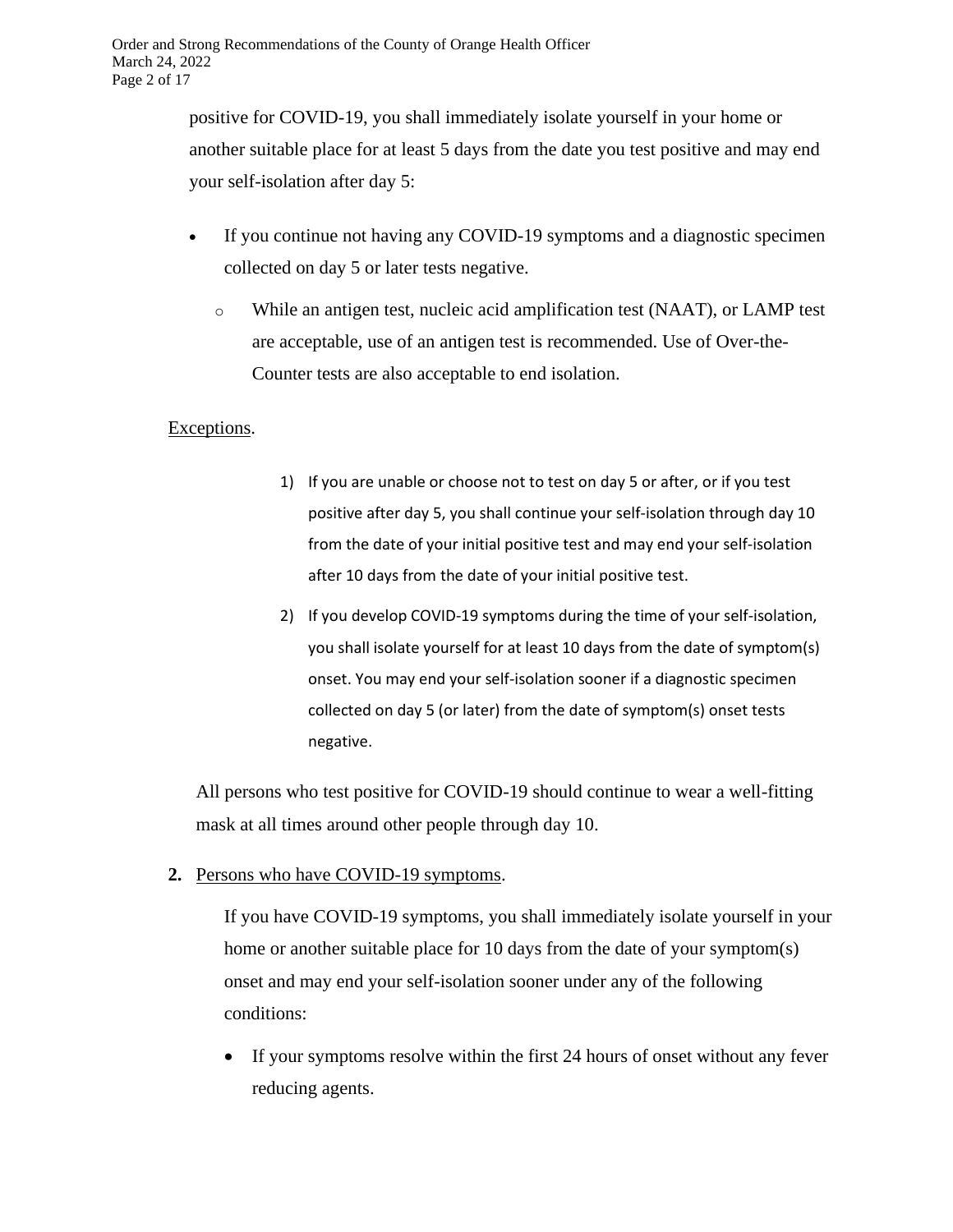- If a diagnostic specimen collected as early as the date of your symptom(s) onset tests negative.
	- o While an antigen test, nucleic acid amplification test (NAAT), or LAMP test are acceptable, use of an antigen test is recommended. Use of Overthe-Counter tests are also acceptable to end isolation.
- If you obtain an alternative diagnosis from a healthcare provider.

### Exception:

If you have COVID-19 symptoms and test positive for COVID-19, you shall isolate yourself for at least 10 days from the date of symptom(s) onset. You may end your self-isolation sooner if a diagnostic specimen collected on day 5 (or later) from the date of symptom(s) onset tests negative.

You are not required to self-isolate for more than 10 days from the date of your COVID-19 symptom(s) onset regardless of whether your symptoms are present on Day 11.

All persons who have COVID-19 symptoms should continue to wear a well-fitting mask at all times around other people through at least Day 10.

### Additional Considerations for Self-Isolation.

- A person who is self-isolated may not leave his or her place of isolation except to receive necessary medical care.
- If a more specific and individualized isolation order is issued by the County Health Officer for any county resident, the resident shall follow the specific order instead of the order herein.
- People who are severely ill with COVID-19 might need to stay in self-isolation longer than 5 days and up to 20 days after symptoms first appeared. People with weakened immune systems should talk to their healthcare provider for more information.

**Timing for "Day 0"-** As noted in [CDPH Isolation and Quarantine Q&A,](https://www.cdph.ca.gov/Programs/CID/DCDC/Pages/COVID-19/Isolation-Quarantine-QA.aspx) the 5-day clock for isolation period starts on the date of symptom onset or (day 0) for people who test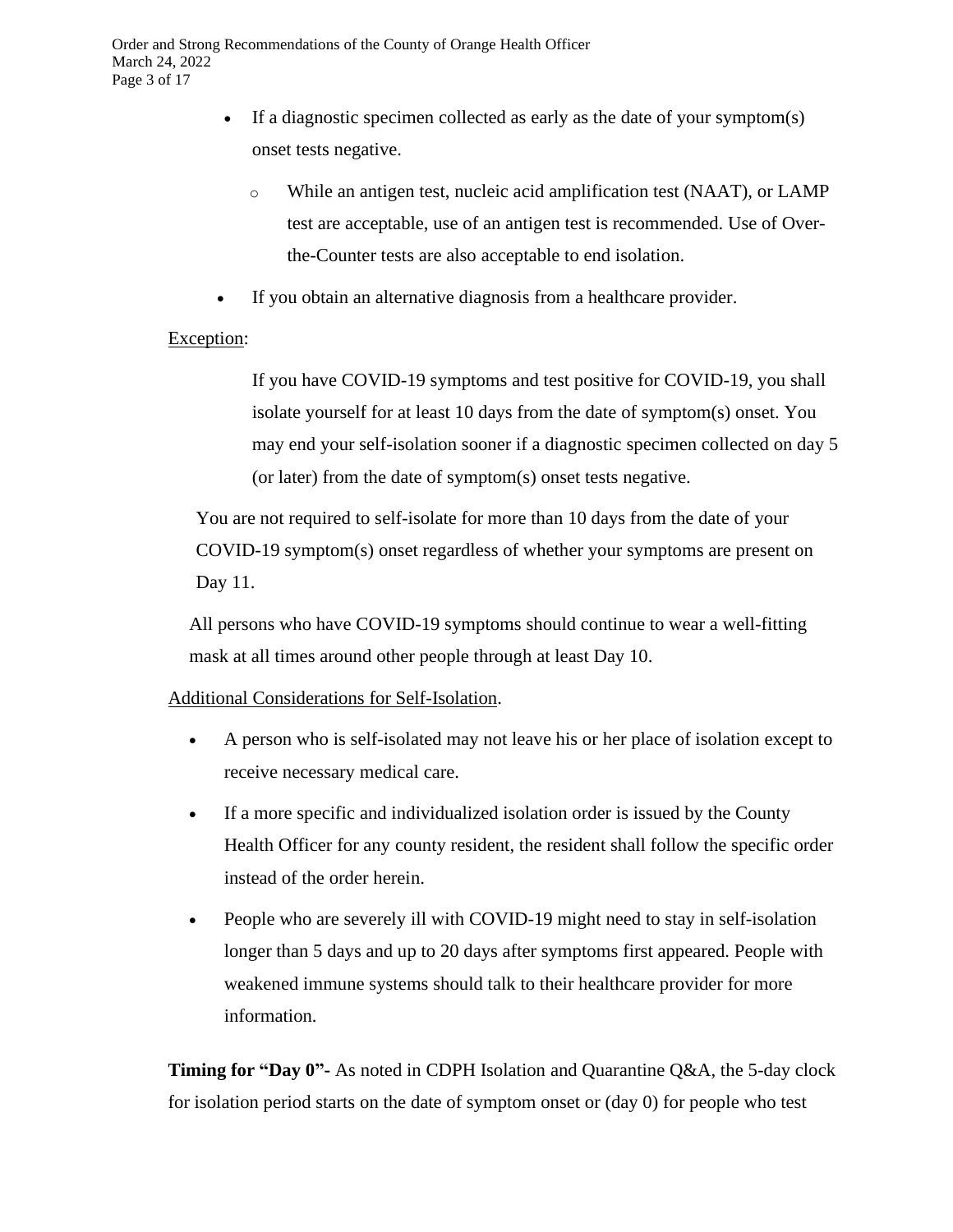positive after symptoms develop, or initial test positive date (day 0) for those who remain asymptomatic. If an asymptomatic person develops symptoms, and test positive, date of symptom onset is day 0.



Note: In workplaces, employers and employees are subject to the Isolation and quarantine requirements as stated in the CalOSHA COVID-19 Emergency Temporary Standards (ETS) as modified by the Governor's Executive Order N-5-22 or in some workplaces the Cal/OSHA Aerosol transmissible Diseases (ATD) Standard. Information about CalOSHA COVID-19 Emergency Temporary Standards (ETS) can be found at [https://www.dir.ca.gov/dosh/coronavirus.](https://www.dir.ca.gov/dosh/coronavirus)

### Definition.

Whenever the term "symptom" or "*COVID-19 symptom*" is used, it shall mean COVID-19 symptom. People with COVID-19 have had a wide range of symptoms reported – ranging from mild symptoms to severe illness. Symptoms may appear 2-14 days after exposure to the virus. Anyone can have mild to severe symptoms. People with these symptoms may have COVID-19:

- Fever or chills
- Cough
- Shortness of breath or difficulty breathing
- Fatigue
- Muscle or body aches
- Headache
- New loss of taste or smell
- Sore throat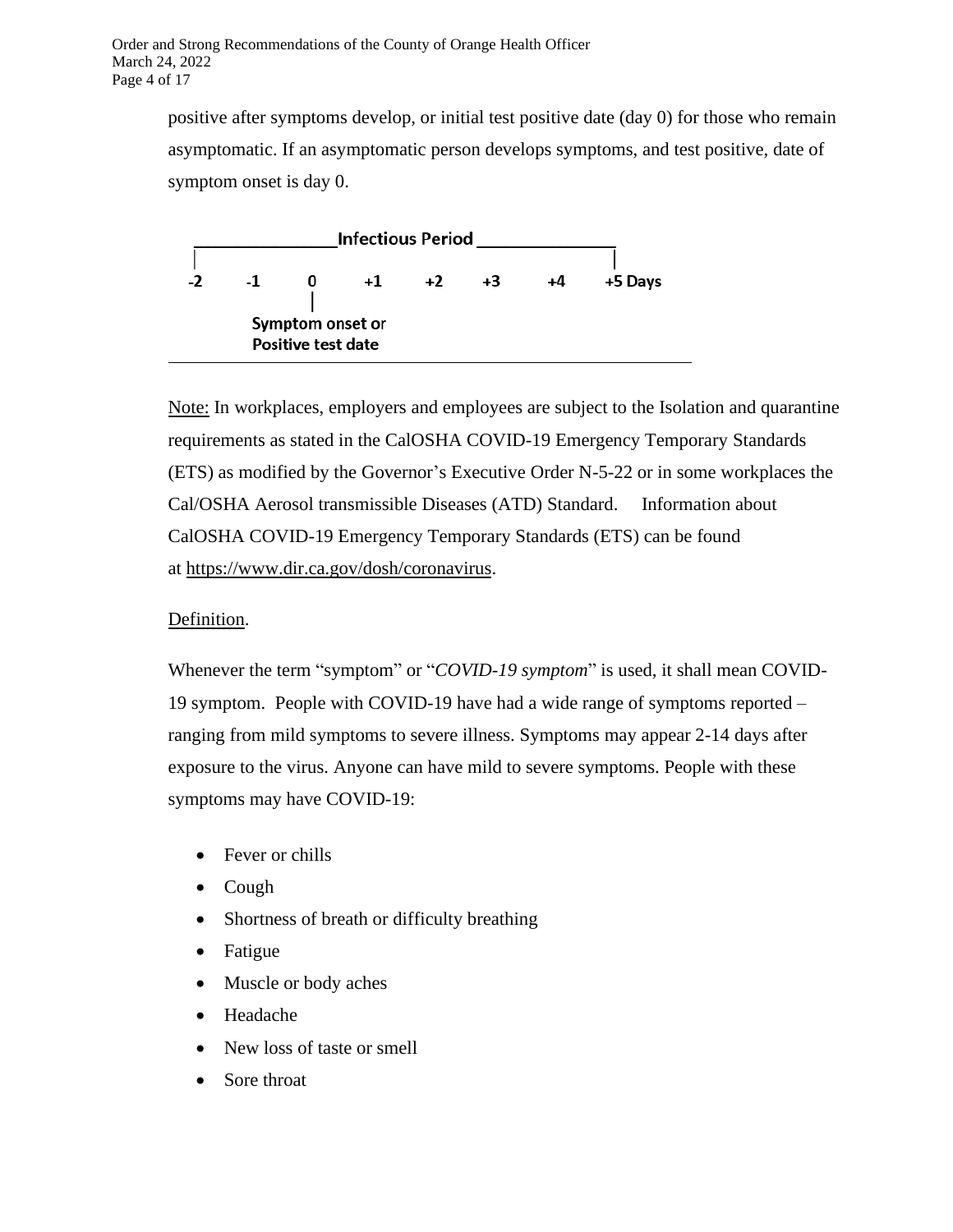Order and Strong Recommendations of the County of Orange Health Officer March 24, 2022 Page 5 of 17

- Congestion or runny nose
- Nausea or vomiting
- Diarrhea
- The list above does not include all possible symptoms.

#### **II. Face-Coverings/Masks:**

To help prevent the spread of droplets containing COVID-19, all County residents and visitors are strongly recommended to wear face coverings in accordance with and as required by the Guidance for the Use of Face Coverings issued by CDPH, effective March 1, 2022. The Guidance is attached herein as Attachment "**A**" and can be found at:

**A:** [https://www.cdph.ca.gov/Programs/CID/DCDC/Pages/COVID-19/guidance-for](https://www.cdph.ca.gov/Programs/CID/DCDC/Pages/COVID-19/guidance-for-face-coverings.aspx)[face-coverings.aspx.](https://www.cdph.ca.gov/Programs/CID/DCDC/Pages/COVID-19/guidance-for-face-coverings.aspx)

Masks are required for all individuals in the following indoor settings, regardless of vaccination status:

- Public Transit and in transportation hubs-Masks guidance/requirement is subject to Federal Requirements and guidance found at [https://www.cdc.gov/coronavirus/2019-ncov/travelers/face-masks-public](https://www.cdc.gov/coronavirus/2019-ncov/travelers/face-masks-public-transportation.html)[transportation.html](https://www.cdc.gov/coronavirus/2019-ncov/travelers/face-masks-public-transportation.html) Examples: airplanes, ships, ferries, trains, subways, buses, taxis, and ride-shares) and in transportation hubs (examples: airports, bus terminals, marina, train station, seaport or other port, subway station, or any other area that provides transportation).
- Emergency shelters and cooling and heating centers.
- Healthcare settings (applies to all healthcare settings, including those that are not covered by State Health Officer Order issued on July 26, 2021).
- Local correctional facilities and detention centers.
- Long Term Care Settings & Adult and Senior Care Facilities.

NOTE: In workplaces, employers are subject to the Cal/OSHA COVID-19 Emergency Temporary Standards (ETS) as modified by the [Governor's](https://www.gov.ca.gov/wp-content/uploads/2022/02/2.28.22-ETS-EO.pdf) Executive Order N-5-22 or in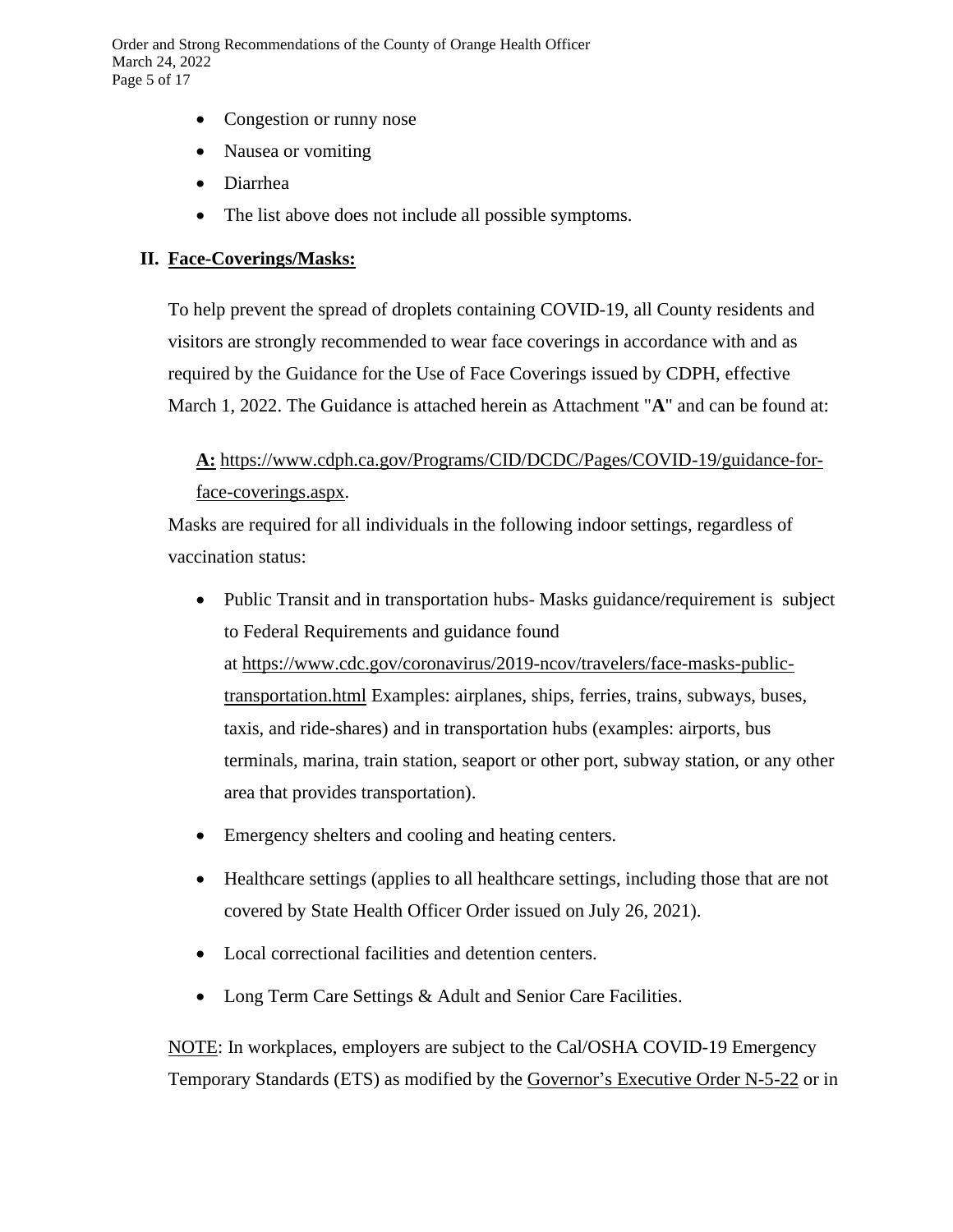some workplaces the Cal/OSHA Aerosol Transmissible Diseases (ATD) Standard and should consult those regulations for additional applicable requirements.

NOTE: In accordance with State Health Officer Order, issued on July 26, 2021, and found at [https://www.cdph.ca.gov/Programs/CID/DCDC/Pages/COVID-19/Order-of-the-](https://www.cdph.ca.gov/Programs/CID/DCDC/Pages/COVID-19/Order-of-the-State-Public-Health-Officer-Unvaccinated-Workers-In-High-Risk-Settings.aspx)[State-Public-Health-Officer-Unvaccinated-Workers-In-High-Risk-Settings.aspx,](https://www.cdph.ca.gov/Programs/CID/DCDC/Pages/COVID-19/Order-of-the-State-Public-Health-Officer-Unvaccinated-Workers-In-High-Risk-Settings.aspx) in certain healthcare situations or settings, surgical masks are required.

No person shall be prevented from wearing a mask as a condition of participation in an activity or entry into a business.

### Exemptions to masks requirements.

- The following individuals are exempt from this mask order:
	- o Persons younger than two years old.
	- $\circ$  Persons with a medical condition, mental health condition, or disability that prevents wearing a mask. This includes persons with a medical condition for whom wearing a mask could obstruct breathing or who are unconscious, incapacitated, or otherwise unable to remove a mask without assistance.
	- $\circ$  Persons who are hearing impaired, or communicating with a person who is hearing impaired, where the ability to see the mouth is essential for communication.
	- o Persons for whom wearing a mask would create a risk to the person related to their work, as determined by local, state, or federal regulators or workplace safety guidelines.

### **III. Health Care Workers COVID-19 Vaccine Requirement Order**:

To help prevent transmission of COVID-19, all workers who provide services or work in facilities described below shall comply with the COVID-19 vaccination and booster dose requirements as set forth in the February 22, 2022, State Health Officer Order. A copy of the State Health Officer Order is attached herein as Attachment "**B**" and can be found at the following link: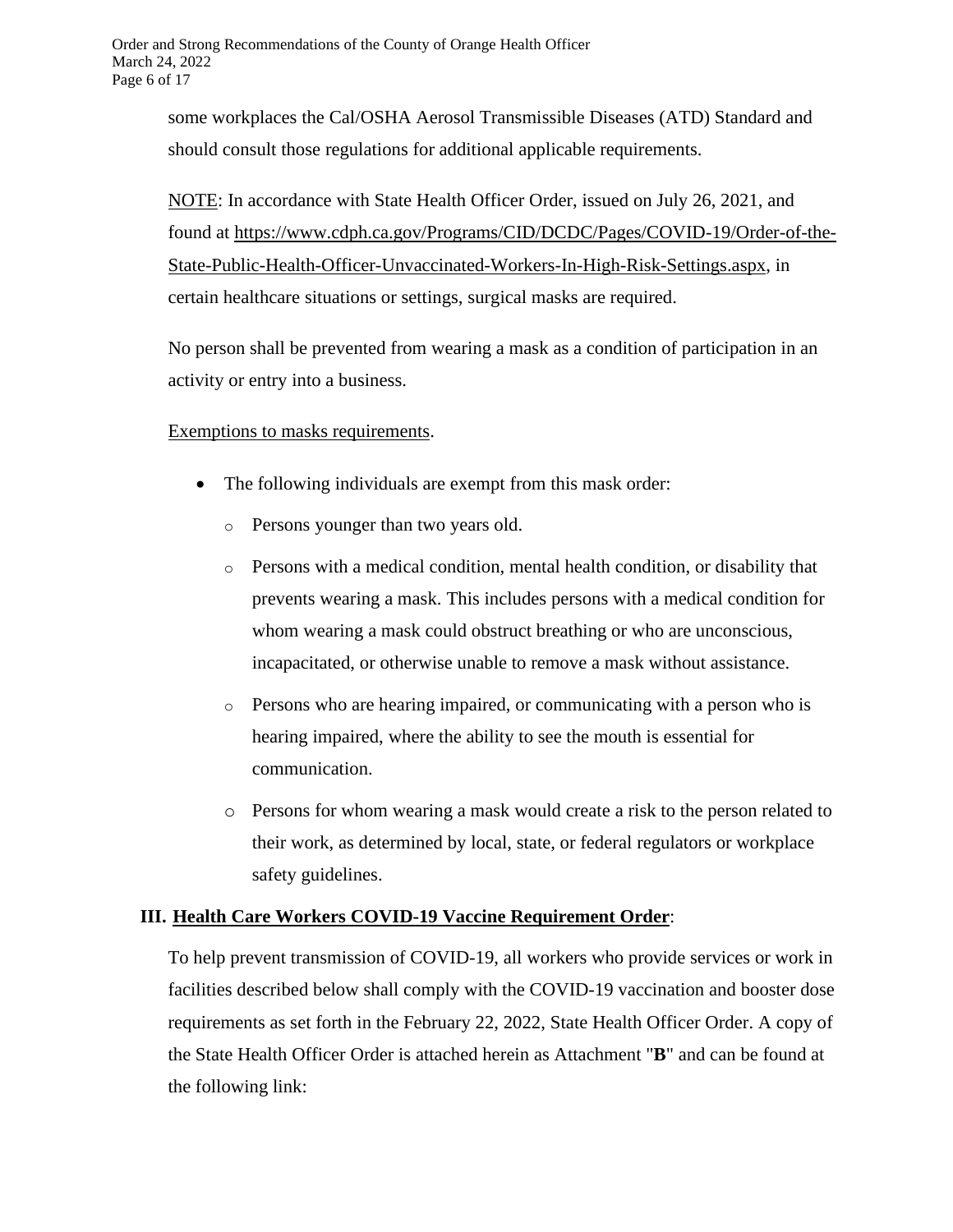## **B:** [https://www.cdph.ca.gov/Programs/CID/DCDC/Pages/COVID-19/Order-of-the-](https://www.cdph.ca.gov/Programs/CID/DCDC/Pages/COVID-19/Order-of-the-State-Public-Health-Officer-Health-Care-Worker-Vaccine-Requirement.aspx)

### [State-Public-Health-Officer-Health-Care-Worker-Vaccine-Requirement.aspx](https://www.cdph.ca.gov/Programs/CID/DCDC/Pages/COVID-19/Order-of-the-State-Public-Health-Officer-Health-Care-Worker-Vaccine-Requirement.aspx)

Facilities covered by this order include:

- General Acute Care Hospitals
- Skilled Nursing Facilities (including Subacute Facilities)
- Intermediate Care Facilities
- Acute Psychiatric Hospitals
- Adult Day Health Care Centers
- Program of All-Inclusive Care for the Elderly (PACE) and PACE Centers
- Ambulatory Surgery Centers
- Chemical Dependency Recovery Hospitals
- Clinics & Doctor Offices (including behavioral health, surgical)
- Congregate Living Health Facilities
- Dialysis Centers
- Hospice Facilities
- Pediatric Day Health and Respite Care Facilities
- Residential Substance Use Treatment and Mental Health Treatment Facilities
- o. The word, "worker," as used in this Order shall have the same meaning as defined in the State Health Officer's Order, dated December 22, 2021.

### **IV.Requirements and Guidance for Specific Facilities**

# **Requirements for COVID-19 Vaccination Status Verification, COVID-19 Testing, and Masking for Certain Facilities**.

To help prevent transmission of COVID-19, all facilities described below shall comply with the State Health Officer Order, issued on July 26, 2021 and effective August 9, 2021. A copy of the State Health Officer Order is attached herein as Attachment "**C**" and can be found at the following link:

**C:** [https://www.cdph.ca.gov/Programs/CID/DCDC/Pages/COVID-19/Order-of](https://www.cdph.ca.gov/Programs/CID/DCDC/Pages/COVID-19/Order-of-the-State-Public-Health-Officer-Unvaccinated-Workers-In-High-Risk-Settings.aspx)[the-State-Public-Health-Officer-Unvaccinated-Workers-In-High-Risk-](https://www.cdph.ca.gov/Programs/CID/DCDC/Pages/COVID-19/Order-of-the-State-Public-Health-Officer-Unvaccinated-Workers-In-High-Risk-Settings.aspx)[Settings.aspx](https://www.cdph.ca.gov/Programs/CID/DCDC/Pages/COVID-19/Order-of-the-State-Public-Health-Officer-Unvaccinated-Workers-In-High-Risk-Settings.aspx)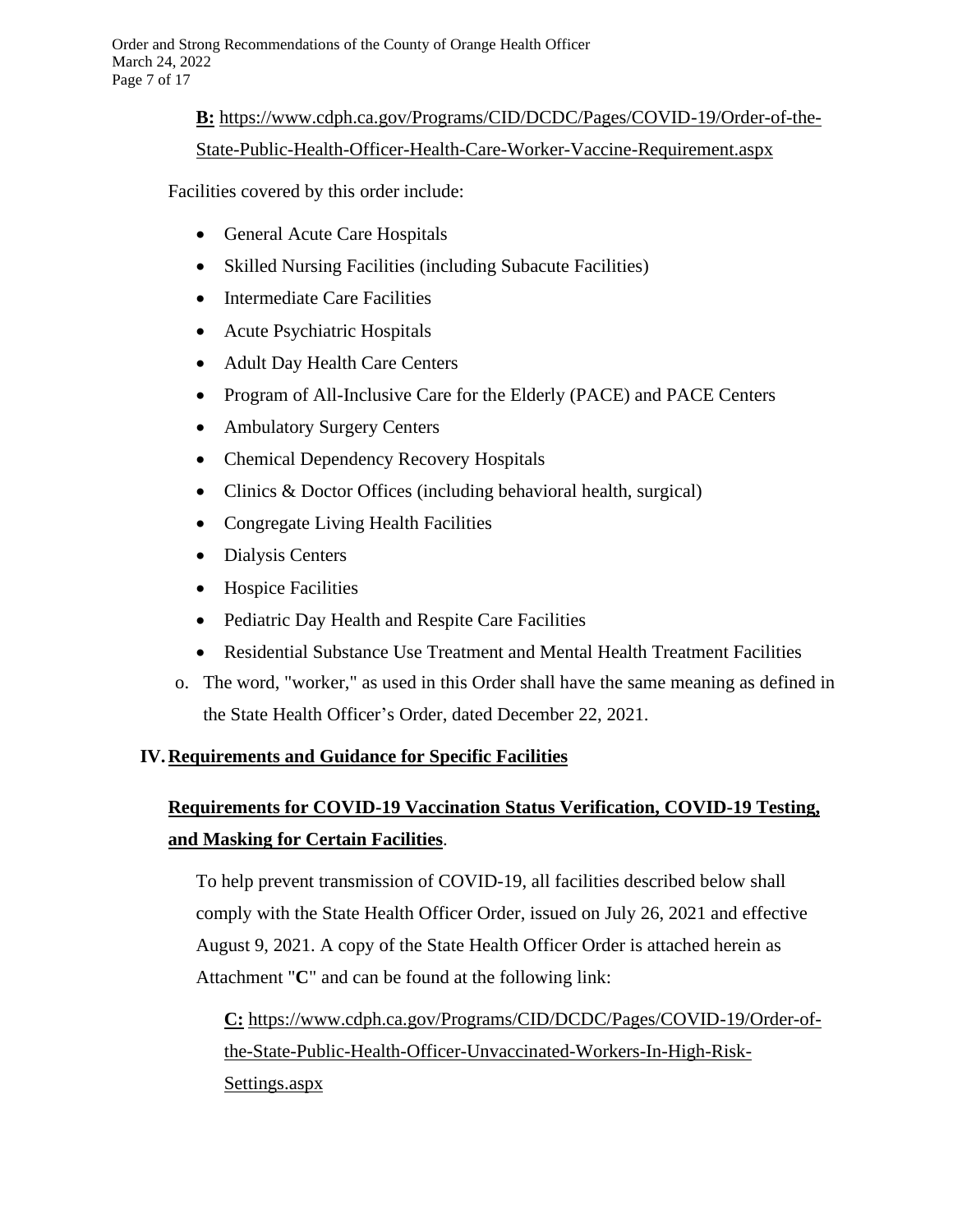Facilities covered by this order include:

- Acute Health Care and Long-Term Care Settings:
	- o General Acute Care Hospitals
	- o Skilled Nursing Facilities (including Subacute Facilities)
	- o Intermediate Care Facilities
- High-Risk Congregate Settings:
	- o Adult and Senior Care Facilities
	- o Homeless Shelters
	- o State and Local [Correctional](https://www.cdc.gov/coronavirus/2019-ncov/community/correction-detention/guidance-correctional-detention.html#infection-control) Facilities and Detention Centers
- Other Health Care Settings:
	- o Acute Psychiatric Hospitals
	- o Adult Day Health Care Centers
	- o Adult Day Programs Licensed by the California Department of Social Services
	- o Program of All-Inclusive Care for the Elderly (PACE) and PACE Centers
	- o Ambulatory Surgery Centers
	- o Chemical Dependency Recovery Hospitals
	- o Clinics & Doctor Offices (including behavioral health, surgical)
	- o Congregate Living Health Facilities
	- o Dental Offices
	- o Dialysis Centers
	- o Hospice Facilities
	- o Pediatric Day Health and Respite Care Facilities
	- o Residential Substance Use Treatment and Mental Health Treatment Facilities

# **1. Requirements for COVID-19 Vaccine Status Verification and COVID-19 Testing for School Workers in Transitional Kindergarten through Grade 12**.

To prevent the further spread of COVID-19 in K-12 school settings, all public and private schools serving students in transitional kindergarten through grade 12 shall comply with the State Health Officer Order, effective August 12, 2021, regarding verification of COVID-19 vaccination status and COVID-19 testing of all workers. A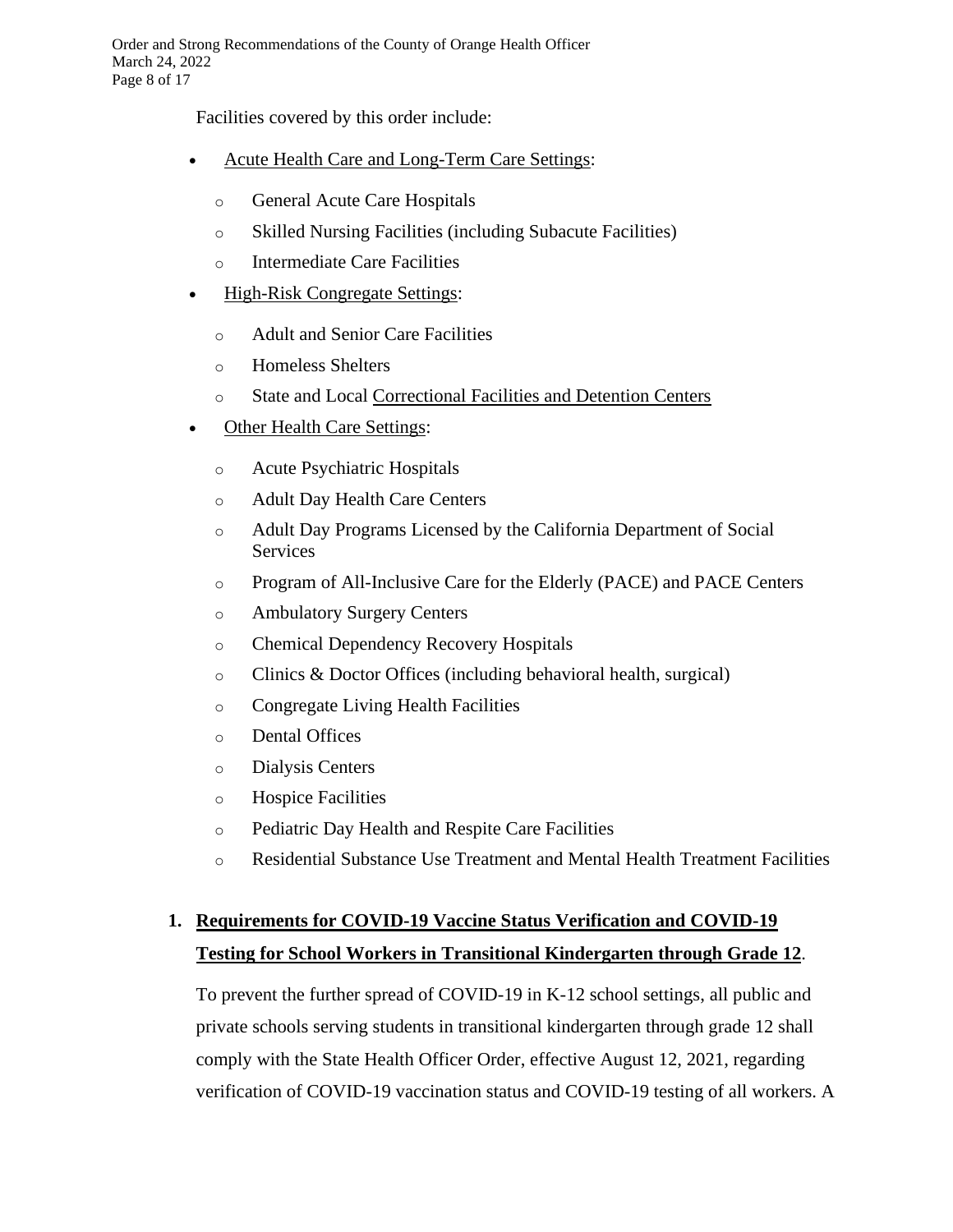copy of the State Health Officer Order is attached herein as Attachment "**D**" and can be found at the following link:

**D:** [https://www.cdph.ca.gov/Programs/CID/DCDC/Pages/COVID-19/Order-of](https://www.cdph.ca.gov/Programs/CID/DCDC/Pages/COVID-19/Order-of-the-State-Public-Health-Officer-Vaccine-Verification-for-Workers-in-Schools.aspx)[the-State-Public-Health-Officer-Vaccine-Verification-for-Workers-in-](https://www.cdph.ca.gov/Programs/CID/DCDC/Pages/COVID-19/Order-of-the-State-Public-Health-Officer-Vaccine-Verification-for-Workers-in-Schools.aspx)[Schools.aspx](https://www.cdph.ca.gov/Programs/CID/DCDC/Pages/COVID-19/Order-of-the-State-Public-Health-Officer-Vaccine-Verification-for-Workers-in-Schools.aspx)

This Order <u>does not apply</u> to (i) home schools, (ii) child care settings, or (iii) higher education.

## **2. Local Correctional Facilities and Detention Centers Health Care Worker Vaccination Requirement**.

To prevent the further spread of COVID-19 in local correctional facilities and detention centers, all individuals identified in the State Health Officer Order, effective December 22, 2021, shall comply with the State Health Officer's Order with regards to obtaining COVID-19 vaccination and booster doses. A copy of the State Health Officer Order is attached herein as Attachment "**E**" and can be found at the following link:

**E:** [https://www.cdph.ca.gov/Programs/CID/DCDC/Pages/COVID-19/Order-of](https://www.cdph.ca.gov/Programs/CID/DCDC/Pages/COVID-19/Order-of-the-State-Public-Health-Officer-Correctional-Facilities-and-Detention-Centers-Health-Care-Worker-Vaccination-Order.aspx)[the-State-Public-Health-Officer-Health-Care-Worker-Vaccine-Requirement.aspx](https://www.cdph.ca.gov/Programs/CID/DCDC/Pages/COVID-19/Order-of-the-State-Public-Health-Officer-Correctional-Facilities-and-Detention-Centers-Health-Care-Worker-Vaccination-Order.aspx)

### **3. Adult Care Facilities and Direct Care Worker Vaccination Requirements.**

To help prevent transmission of COVID-19, all individuals specified below shall comply with the COVID-19 vaccination and booster dose requirements as set forth in the February 22, 2022, State Health Officer Order. A copy of the State Health Officer Order is attached herein as Attachment "**F**" and can be found at the following link:

**F:** [https://www.cdph.ca.gov/Programs/CID/DCDC/Pages/COVID-19/Order-of](https://www.cdph.ca.gov/Programs/CID/DCDC/Pages/COVID-19/Order-of-the-State-Public-Health-Officer-Adult-Care-Facilities-and-Direct-Care-Worker-Vaccine-Requirement.aspx)[the-State-Public-Health-Officer-Adult-Care-Facilities-and-Direct-Care-Worker-](https://www.cdph.ca.gov/Programs/CID/DCDC/Pages/COVID-19/Order-of-the-State-Public-Health-Officer-Adult-Care-Facilities-and-Direct-Care-Worker-Vaccine-Requirement.aspx)[Vaccine-Requirement.aspx](https://www.cdph.ca.gov/Programs/CID/DCDC/Pages/COVID-19/Order-of-the-State-Public-Health-Officer-Adult-Care-Facilities-and-Direct-Care-Worker-Vaccine-Requirement.aspx)

Individuals covered by this order include:

• All workers who provide services or work in Adult and Senior Care Facilities licensed by the California Department of Social Services;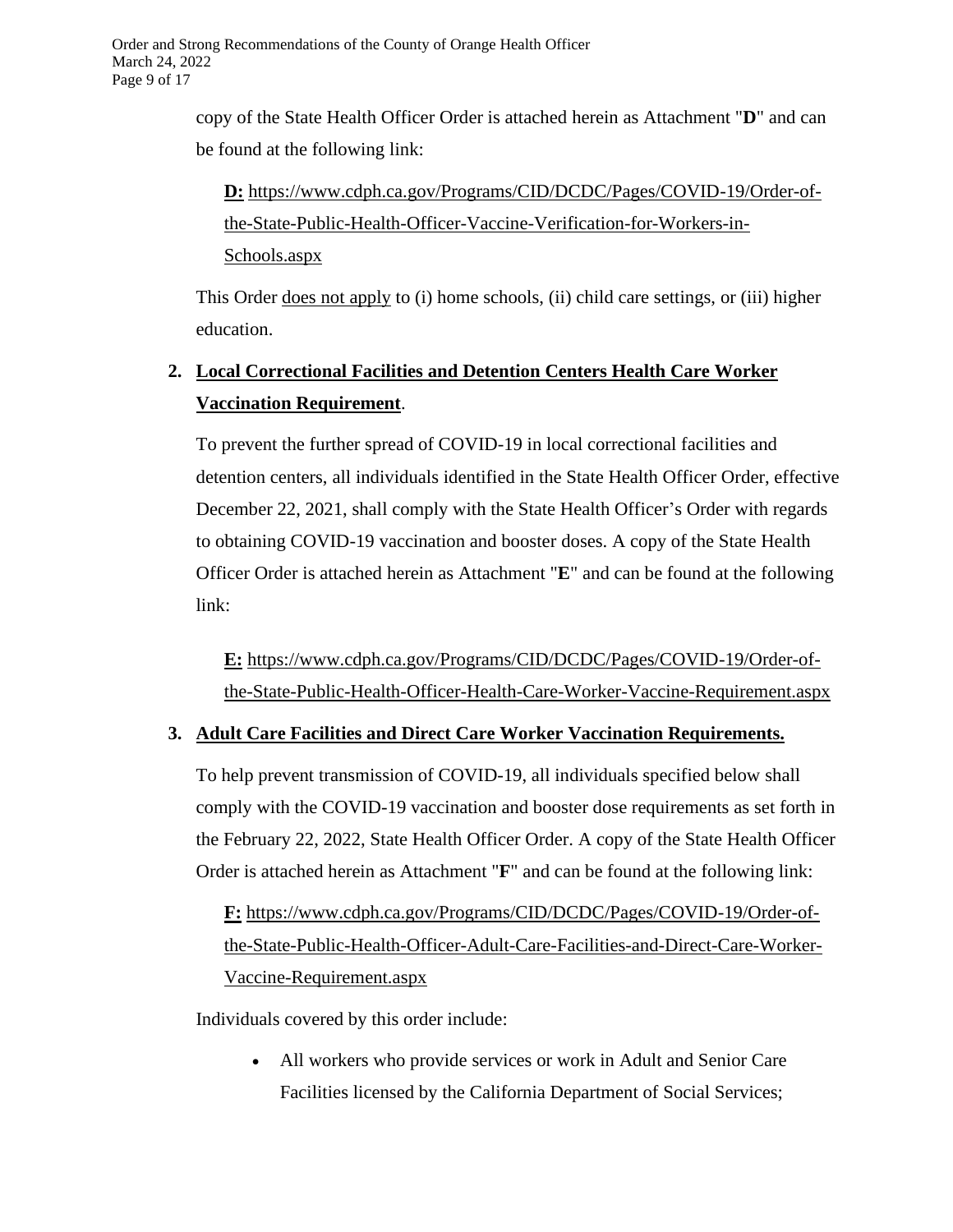- All in-home direct care services workers, including registered home care aides and certified home health aides, except for those workers who only provide services to a recipient with whom they live or who are a family member of the recipient for whom they provide services;
- All waiver personal care services (WPCS) providers, as defined by the California Department of Health Care Services, and in-home supportive services (IHSS) providers, as defined by the California Department of Social Services, except for those workers who only provide services to a recipient with whom they live or who are a family member of the recipient for whom they provide services;
- All hospice workers who are providing services in the home or in a licensed facility; and
- All regional center employees, as well as service provider workers, who provide services to a consumer through the network of Regional Centers serving individuals with developmental and intellectual disabilities, except for those workers who only provide services to a recipient with whom they live or who are a family member of the recipient for whom they provide services.

### **4. Requirements for Visiting Acute Health Care and Long-Term Care Settings**.

To help prevent transmission of COVID-19, all acute health care and long-term care settings shall comply with the indoor visitation requirements set forth in the State Health Officer issued February 7, 2022. A copy of the State Health Officer Order is attached herein as Attachment "**G**" and can be found at the following link:

**G**. [https://www.cdph.ca.gov/Programs/CID/DCDC/Pages/COVID-19/Order-of](https://www.cdph.ca.gov/Programs/CID/DCDC/Pages/COVID-19/Order-of-the-State-Public-Health-Officer-Requirements-for-Visitors-in-Acute-Health-Care-and-Long-Term-Care-Settings.aspx)[the-State-Public-Health-Officer-Requirements-for-Visitors-in-Acute-Health-Care](https://www.cdph.ca.gov/Programs/CID/DCDC/Pages/COVID-19/Order-of-the-State-Public-Health-Officer-Requirements-for-Visitors-in-Acute-Health-Care-and-Long-Term-Care-Settings.aspx)[and-Long-Term-Care-Settings.aspx](https://www.cdph.ca.gov/Programs/CID/DCDC/Pages/COVID-19/Order-of-the-State-Public-Health-Officer-Requirements-for-Visitors-in-Acute-Health-Care-and-Long-Term-Care-Settings.aspx)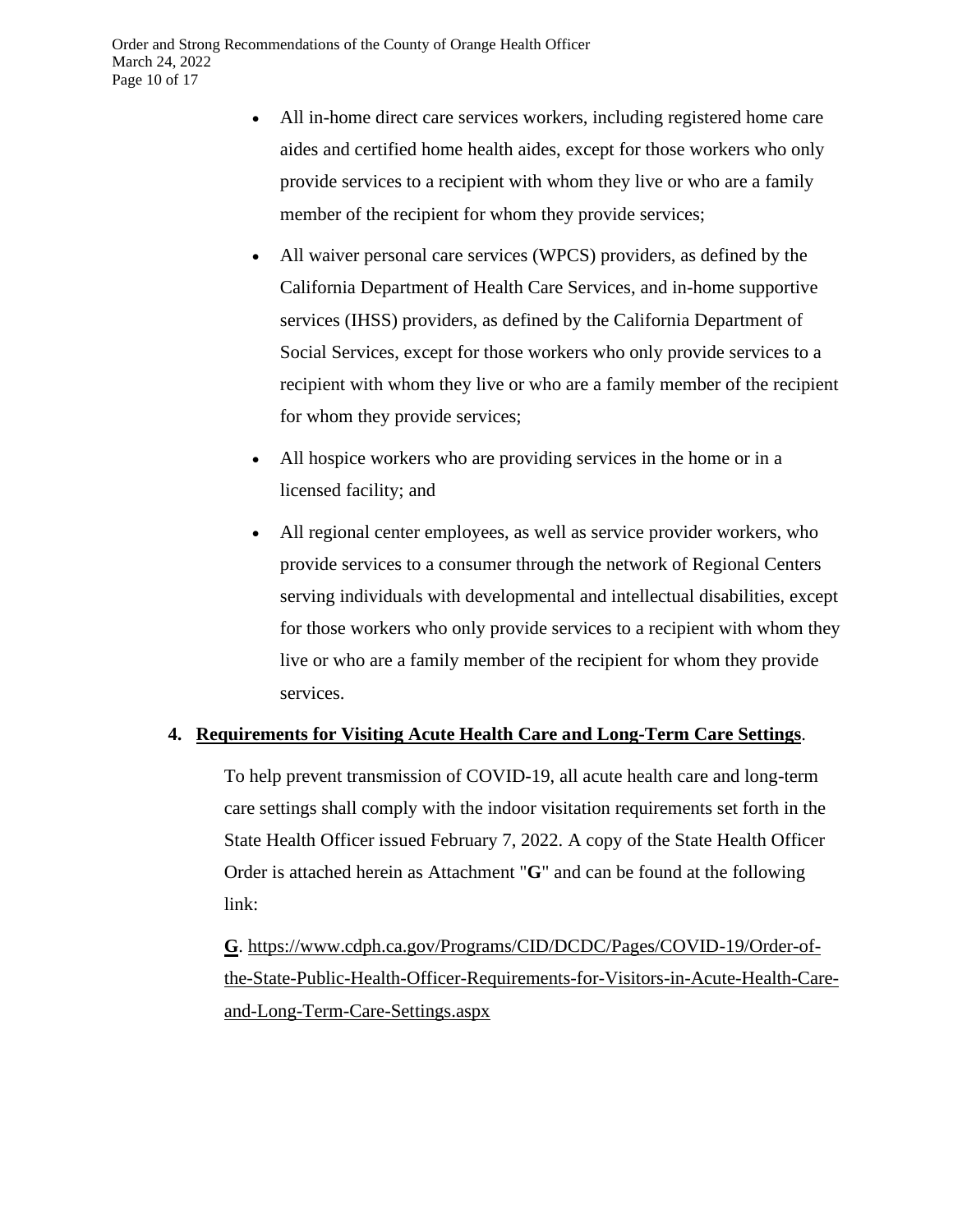#### **V. Seasonal Flu Vaccination Order:**

#### **Seasonal Flu Vaccination for Certain County Residents**.

All individuals who reside or work in Orange County and fall under one of the following categories, shall obtain the seasonal flu vaccination unless a medical or religious exemption applies: (i) current providers for congregate settings; (ii) current health care providers; and (iii) current emergency responders. However, nothing herein shall be construed as an obligation, on the part of employers, public or private, to require employees obtain the seasonal flu vaccination as a term or condition of employment.

- *Emergency responder* shall mean military or national guard; law enforcement officers; correctional institution personnel; fire fighters; emergency medical services personnel; physicians; nurses; public health personnel; emergency medical technicians; paramedics; emergency management personnel; 911 operators; child welfare workers and service providers; public works personnel; and persons with skills or training in operating specialized equipment or other skills needed to provide aid in a declared emergency; as well as individuals who work for such facilities employing these individuals and whose work is necessary to maintain the operation of the facility.
- *Health care provider* shall mean physicians; psychiatrists; nurses; nurse practitioners; nurse assistants; medical technicians; any other person who is employed to provide diagnostic services, preventive services, treatment services or other services that are integrated with and necessary to the provision of patient care and, if not provided, would adversely impact patient care; and employees who directly assist or are supervised by a direct provider of diagnostic, preventive, treatment, or other patient care services; and employees who do not provide direct heath care services to a patient but are otherwise integrated into and necessary to the provision those services – for example, a laboratory technician who processes medical test results to aid in the diagnosis and treatment of a health condition. A person is not a health care provider merely because his or her employer provides health care services or because he or she provides a service that affects the provision of health care services. For example, IT professionals,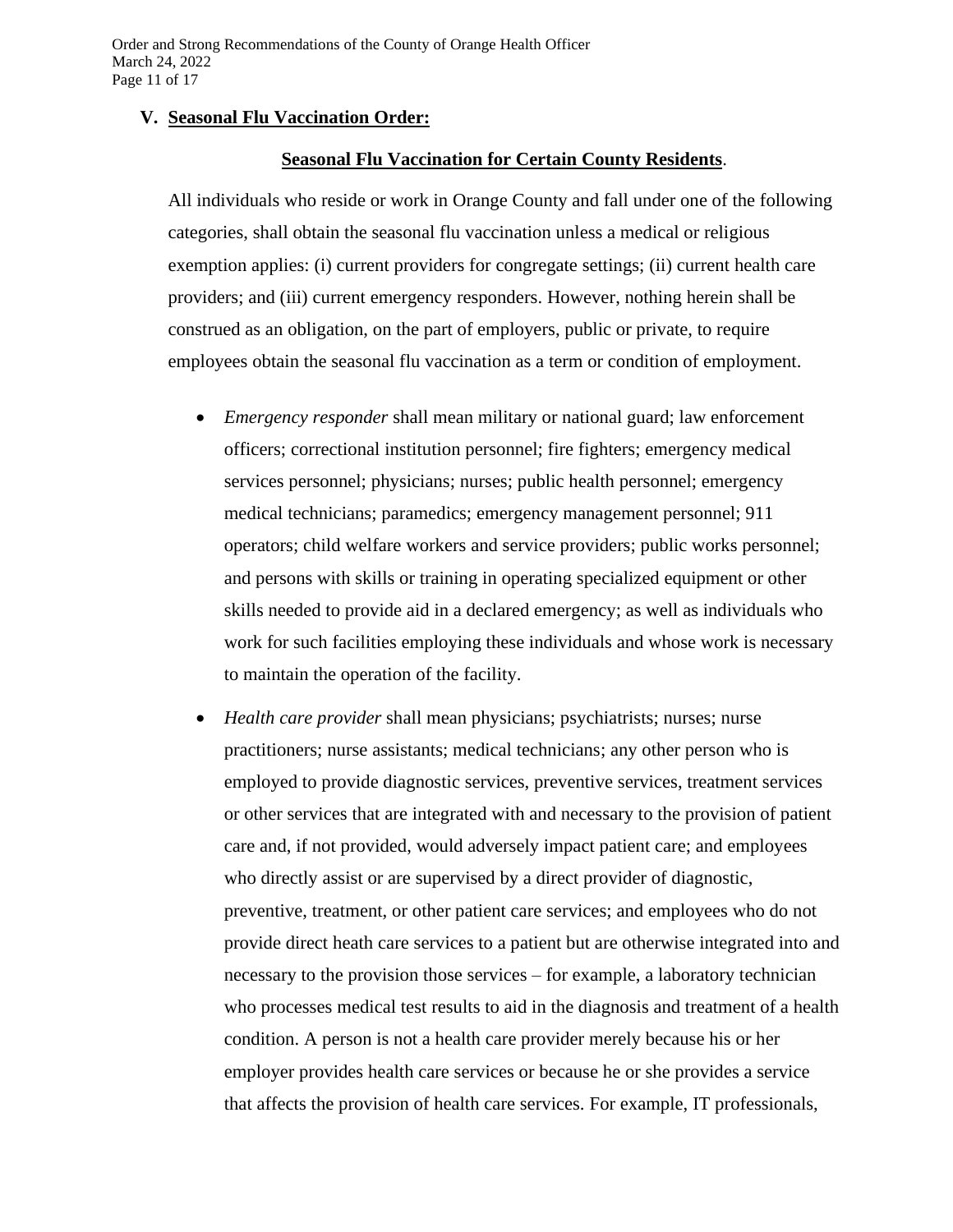building maintenance staff, human resources personnel, cooks, food services workers, records managers, consultants, and billers are not health care providers, even if they work at a hospital of a similar health care facility.

## **STRONG RECOMMENDATIONS**

Effective immediately, and continuing until further notice, the following shall be in effect in unincorporated and incorporated territories in Orange County, California:

## 1. **Self-quarantine of Persons Exposed to COVID-19**

• If you are known to be exposed to COVID-19 (regardless of vaccination status, prior disease, or occupation), it is strongly recommended to follow CDPH Quarantine guidance found at [https://www.cdph.ca.gov/Programs/CID/DCDC/Pages/COVID-19/Guidance](https://www.cdph.ca.gov/Programs/CID/DCDC/Pages/COVID-19/Guidance-on-Isolation-and-Quarantine-for-COVID-19-Contact-Tracing.aspx)[on-Isolation-and-Quarantine-for-COVID-19-Contact-Tracing.aspx.](https://www.cdph.ca.gov/Programs/CID/DCDC/Pages/COVID-19/Guidance-on-Isolation-and-Quarantine-for-COVID-19-Contact-Tracing.aspx)

## • **K-12 Schools and Child Care**

- o Schools/school districts are advised to follow CDPH COVID-19 Public Health Guidance for K-12 Schools in California, 2021-2022 School Year found at: [https://www.cdph.ca.gov/Programs/CID/DCDC/Pages/COVID-](https://www.cdph.ca.gov/Programs/CID/DCDC/Pages/COVID-19/K-12-Guidance-2021-22-School-Year.aspx)[19/K-12-Guidance-2021-22-School-Year.aspx](https://www.cdph.ca.gov/Programs/CID/DCDC/Pages/COVID-19/K-12-Guidance-2021-22-School-Year.aspx)
- o Child care providers and programs are advised to follow CDPH Guidance for Child Care Providers and Programs found at: [https://www.cdph.ca.gov/Programs/CID/DCDC/Pages/COVID-19/Child-](https://www.cdph.ca.gov/Programs/CID/DCDC/Pages/COVID-19/Child-Care-Guidance.aspx)[Care-Guidance.aspx.](https://www.cdph.ca.gov/Programs/CID/DCDC/Pages/COVID-19/Child-Care-Guidance.aspx)

## • **Workplaces**

o In workplaces, employers and employees are subject to the Quarantine requirement as stated in the CalOSHA COVID-19 Emergency Temporary Standards (ETS) as modified by the Governor's Executive Order N-5-22 or in some workplaces the Cal/OSHA Aerosol Transmissible Diseases (ATD) Standard.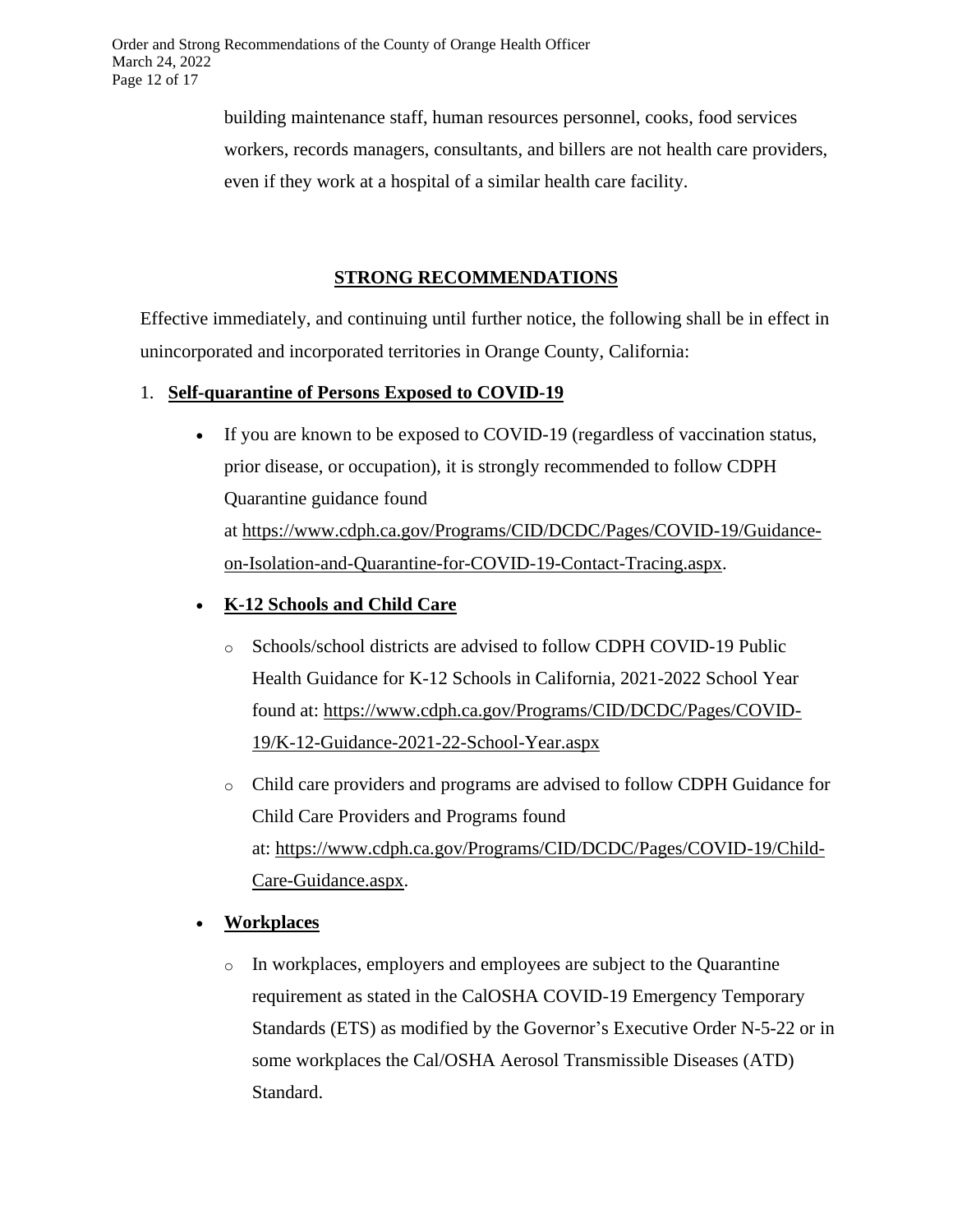*Exposed to COVID-19 or exposure to COVID-19* mean to be within 6 feet of someone who has COVID-19 for a cumulative total of 15 minutes or more over a 24-hour period.

- 2. **For Vulnerable Populations**. In general, the older a person is, the more health conditions a person has, and the more severe the conditions, the more important it is to take preventive measures for COVID-19 such as getting vaccinated, including boosters, social distancing and wearing a mask when around people who don't live in the same household, and practicing hand hygiene. For more information see [https://www.cdc.gov/coronavirus/2019-ncov/need-extra-precautions/people-with](https://www.cdc.gov/coronavirus/2019-ncov/need-extra-precautions/people-with-medical-conditions.html)[medical-conditions.html.](https://www.cdc.gov/coronavirus/2019-ncov/need-extra-precautions/people-with-medical-conditions.html)
- 3. **COVID-19 Vaccination for County Residents**. All Orange County residents should receive COVID-19 vaccination in accordance with the Federal Food and Drug Administration (FDA) and CDC guidance. Minors, who are eligible to receive COVID-19 vaccination in accordance with the applicable CDC guidelines, should be vaccinated in the presence of their parent or legal guardian.

CDC Guidance can be found at: [https://www.cdc.gov/coronavirus/2019](https://www.cdc.gov/coronavirus/2019-ncov/vaccines/recommendations/specific-groups.html) [ncov/vaccines/recommendations/specific-groups.html](https://www.cdc.gov/coronavirus/2019-ncov/vaccines/recommendations/specific-groups.html)

- 4. **Seasonal Flu Vaccination for County Residents**. All County residents who are six months of age or older should obtain the seasonal flu vaccination unless a medical or religious exemption applies.
- 5. **COVID-19 Vaccination and Testing for Emergency Medical Technicians, Paramedics and Home Healthcare Providers**. To help prevent transmission of COVID-19, it is strongly recommended that all Emergency Medical Technicians, Paramedics, and Home Healthcare Providers (including In Home Supportive Services Program workers) remain up-to-date as defined by CDC with COVID-19 vaccination. CDC Guidance can be found at: [https://www.cdc.gov/coronavirus/2019](https://www.cdc.gov/coronavirus/2019-ncov/vaccines/recommendations/specific-groups.html) [ncov/vaccines/recommendations/specific-groups.html](https://www.cdc.gov/coronavirus/2019-ncov/vaccines/recommendations/specific-groups.html)
- 6. Furthermore, it is strongly recommended that all unvaccinated Emergency Medical Technicians, Paramedics, and Home Healthcare Providers (including In Home Supportive Services Program workers) undergo at least twice weekly testing for COVID-19 until such time they are fully vaccinated.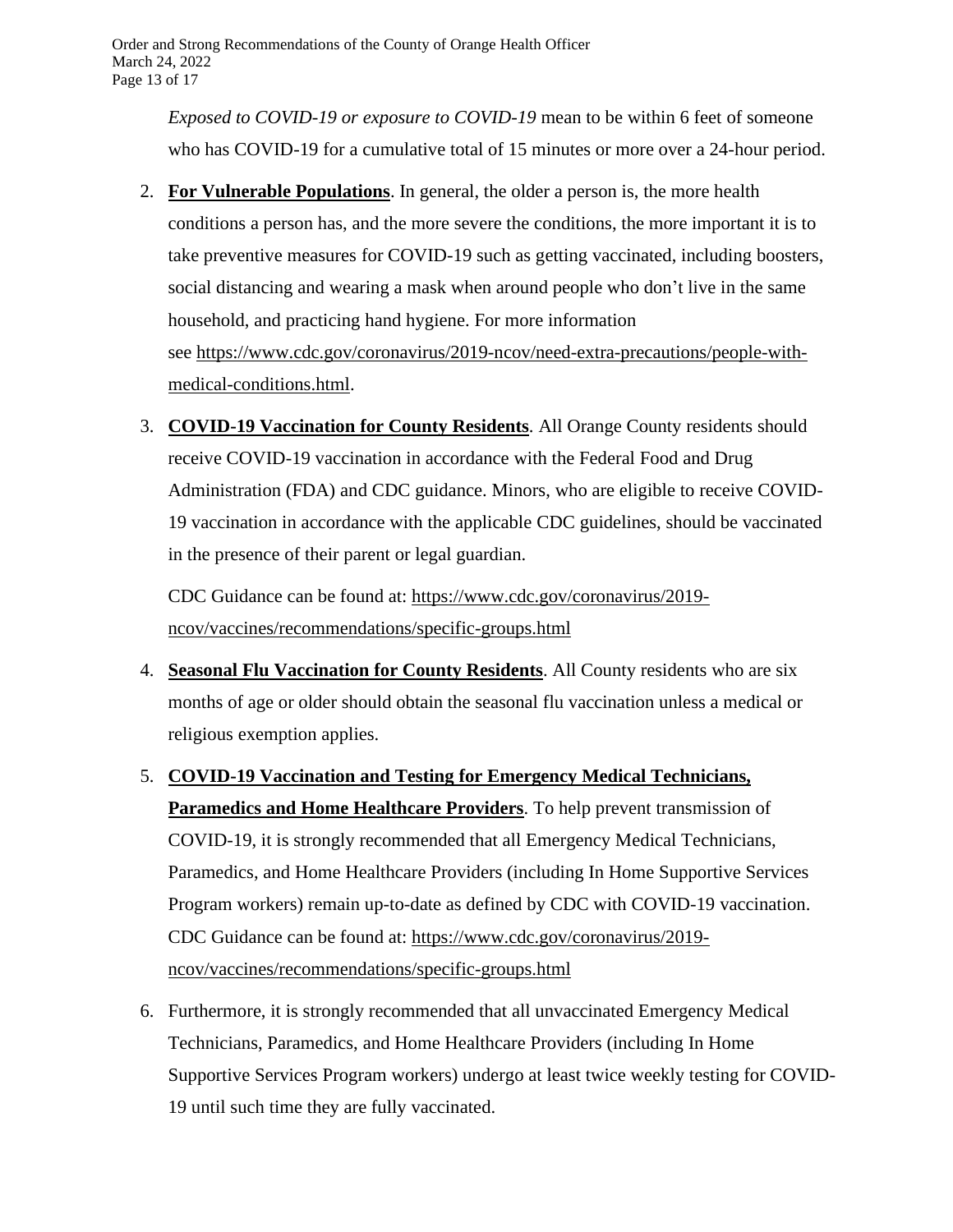### **GENERAL PROVISIONS**

- 1. The Orders and Strong Recommendations, above, shall not supersede any conflicting or more restrictive orders issued by the State of California or federal government. If any portion of this document or the application thereof to any person or circumstance is held to be invalid, the remainder of the document, including the application of such part or provision to other persons or circumstances, shall not be affected and shall continue in full force and effect. To this end, the provisions of the orders and strong recommendations are severable.
- 2. The Orders contained in this document may be enforced by the Orange County Sheriff or Chiefs of Police pursuant to California Health and Safety Code section 101029, and California Government Code sections 26602 and 41601. A violation of a health order is subject to fine, imprisonment, or both (California Health and Safety Code section 120295).

### **REASONS FOR THE ORDERS AND STRONG RECOMMENDATIONS**

- 1. On February 26, 2020, the County of Orange Health Officer declared a Local Health Emergency based on an imminent and proximate threat to public health from the introduction of COVID-19 in Orange County.
- 2. On February 26, 2020, the Chairwoman of the Board of Supervisors, acting as the Chair of Emergency Management Council, proclaimed a Local Emergency in that the imminent and proximate threat to public health from the introduction of COVID-19 created conditions of extreme peril to the safety of persons and property within the territorial limits of Orange County.
- 3. On March 2, 2020, the Orange County Board of Supervisors adopted Resolutions No. 20- 011 and No. 20-012 ratifying the Local Health Emergency and Local Emergency, referenced above.
- 4. On March 4, 2020, the Governor of the State of California declared a State of Emergency to exist in California as a result of the threat of COVID-19.
- 5. As of March 23, 2022, the County has reported a total of 546,125 recorded confirmed COVID-19 cases and 6,857 of COVID-19 related deaths.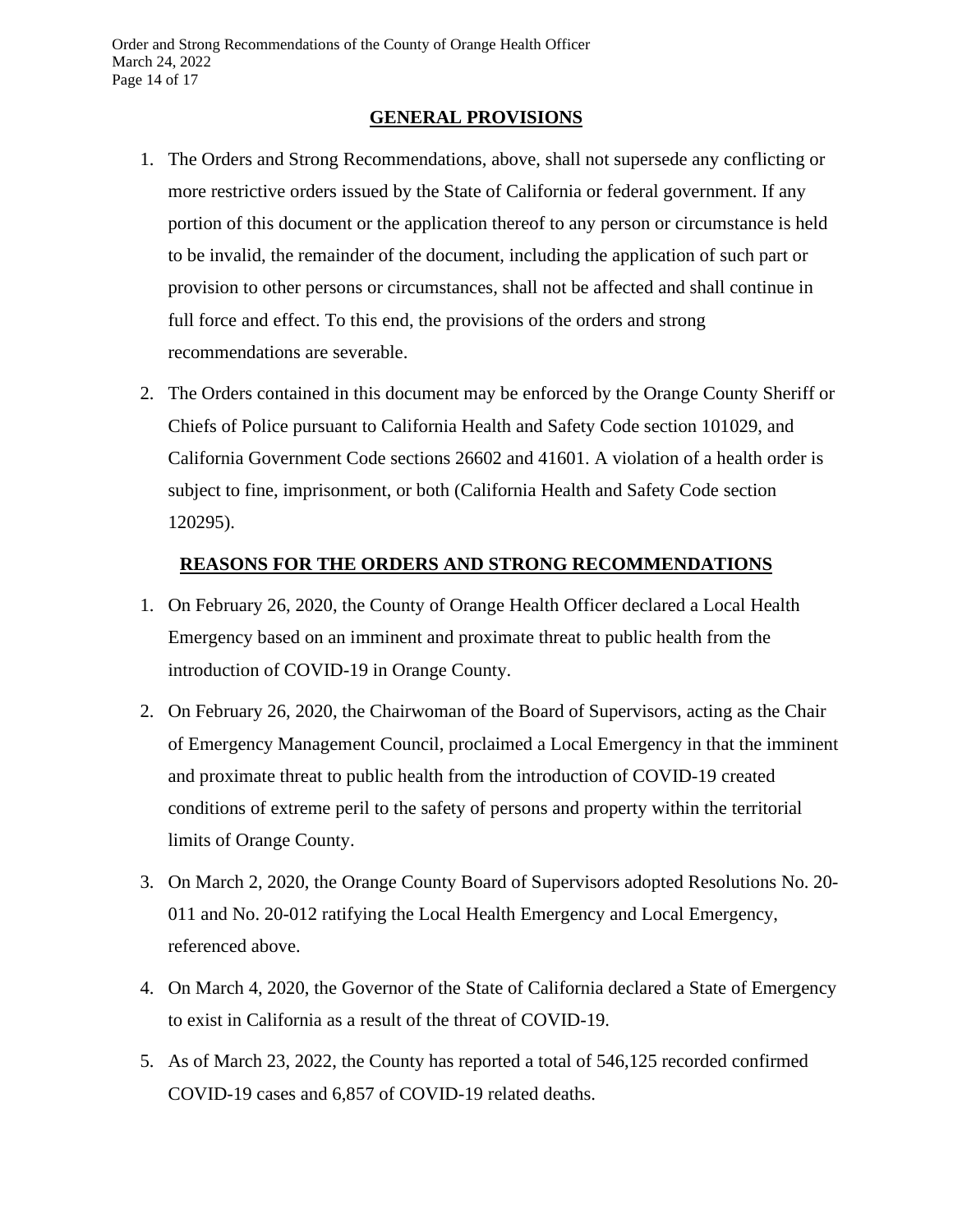6. Safe and effective authorized COVID-19 vaccines are recommended by the CDC. According to CDC, anyone infected with COVID-19 can spread it, even if they do NOT have symptoms. The novel coronavirus is spread in 3 ways:1) Breathing in air when close to an infected person who is exhaling small droplets and particles that contain the virus. 2) Having these small droplets and particles that contain virus land on the eyes, nose, or mouth, especially through splashes and sprays like a cough or sneeze. 3) Touching eyes, nose, or mouth with hands that have the virus on them.

See [https://www.cdc.gov/coronavirus/2019-ncov/prevent-getting-sick/how-covid](https://www.cdc.gov/coronavirus/2019-ncov/prevent-getting-sick/how-covid-spreads.html)[spreads.html.](https://www.cdc.gov/coronavirus/2019-ncov/prevent-getting-sick/how-covid-spreads.html)

- 7. The CDPH issued a revised Guidance for the Use of Face Coverings, effective March 1, 2022, available at: https://www.cdph.ca.gov/Programs/CID/DCDC/Pages/COVID-19/guidance-for-face-coverings.aspx
- 8. According to the CDC and CDPH, older adults, individuals with medical conditions, and pregnant and recently pregnant persons are at higher risk of severe illness when they contract COVID-19. See [https://www.cdc.gov/coronavirus/2019-ncov/need-extra](https://www.cdc.gov/coronavirus/2019-ncov/need-extra-precautions/index.html)[precautions/index.html](https://www.cdc.gov/coronavirus/2019-ncov/need-extra-precautions/index.html)
- 9. The Orders and the Strong Recommendations contained in this document are based on the following facts, in addition to the facts stated under the foregoing paragraphs: (i) Safe and effective FDA authorized COVID-19 vaccines have become widely available, but many Orange County residents have not yet had the opportunity to be vaccinated, or have not completed their vaccination series to be fully vaccinated or boosted; (ii) there is limited supply of therapeutic options for high-risk individuals who have a high risk of exposure to COVID-19 or have mild-moderate COVID-19 infection; (iii) the current consensus among public health officials for slowing down the transmission of and avoiding contracting COVID-19 is for at-risk persons to complete a COVID-19 vaccination series and receive a booster if eligible, wear well-fitted mask in indoor settings when around others outside of their household, practice distancing, frequently wash hands with soap (iv) some individuals who contract COVID-19 have no symptoms or have only mild symptoms and so are unaware that they carry the virus and are transmitting it to others; (v) current evidence shows that the novel coronavirus can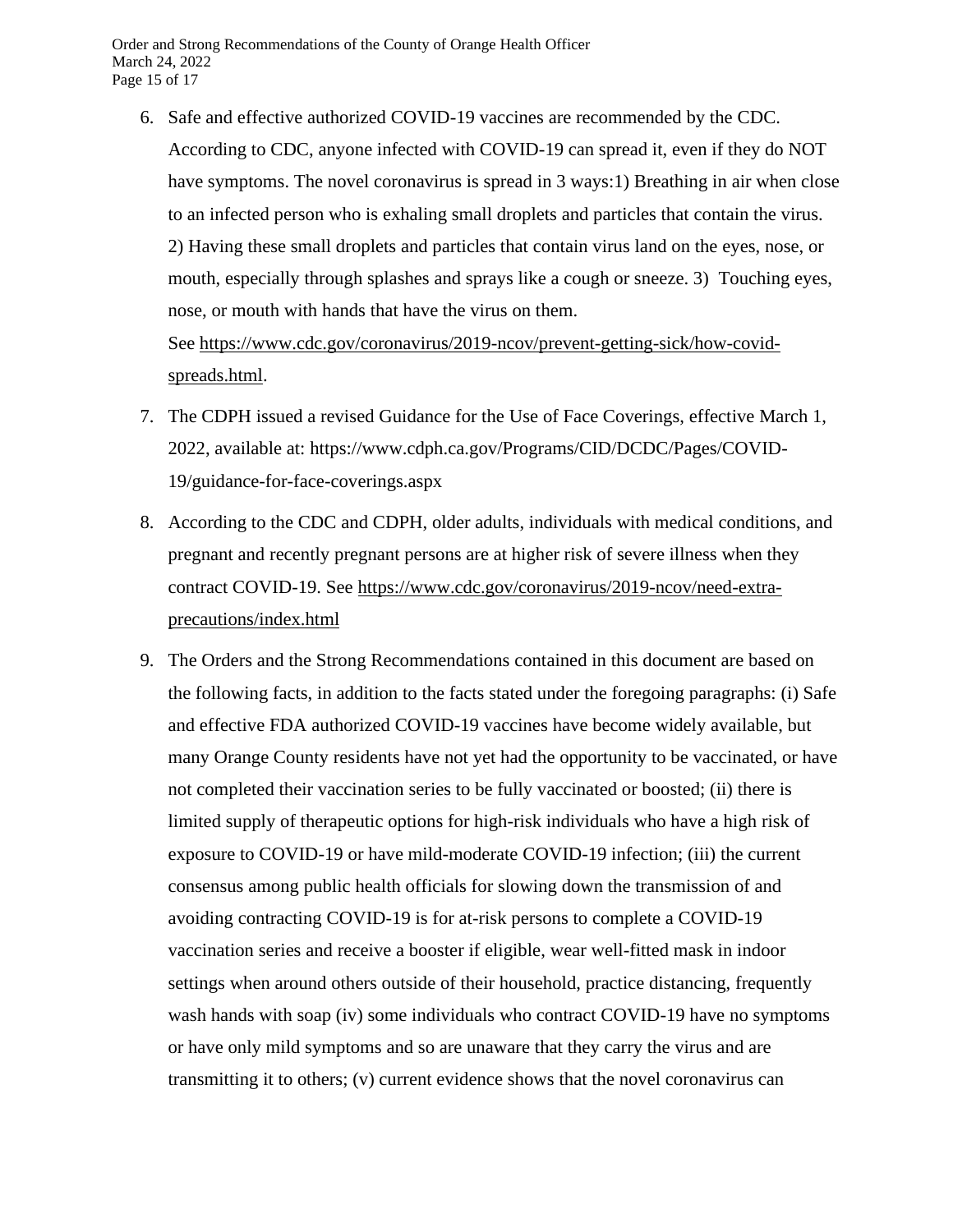survive on surfaces and can be indirectly transmitted between individuals; (vi) older adults and individuals with medical conditions are at higher risk of severe illness; (vii) sustained COVID-19 community transmission continues to occur; (viii) the age, condition, and health of a portion of Orange County's residents place them at risk for serious health complications, including hospitalization and death, from COVID-19; (ix) younger and otherwise healthy people are also at risk for serious negative health outcomes and for transmitting the novel coronavirus to others.

- 10. The orders and strong recommendations contained in this document are necessary and less restrictive preventive measures to control and reduce the spread of COVID-19 in Orange County, help preserve critical and limited healthcare capacity in Orange County and save the lives of Orange County residents.
- 11. The California Health and Safety Code section 120175 requires the County of Orange Health Officer knowing or having reason to believe that any case of a communicable disease exists or has recently existed within the County to take measures as may be necessary to prevent the spread of the disease or occurrence of additional cases.
- 12. The California Health and Safety Code sections 101030 and 101470 require the county health officer to enforce and observe in the unincorporated territory of the county and within the city boundaries located with a county all of the following: (a) Orders and ordinances of the board of supervisors, pertaining to the public health and sanitary matters; (b) Orders, including quarantine and other regulations, prescribed by the department; and (c) Statutes relating to public health.
- 13. The California Health and Safety Code section 101040 authorizes the County of Orange Health Officer to take any preventive measure that may be necessary to protect and preserve the public health from any public health hazard during any "state of war emergency," "state of emergency," or "local emergency," as defined by Section 8558 of the Government Code, within his or her jurisdiction. "Preventive measure" means abatement, correction, removal, or any other protective step that may be taken against any public health hazard that is caused by a disaster and affects the public health.
- 14. The California Health and Safety Code section 120130 (d) authorizes the County of Orange Health Officer to require strict or modified isolation, or quarantine, for any case